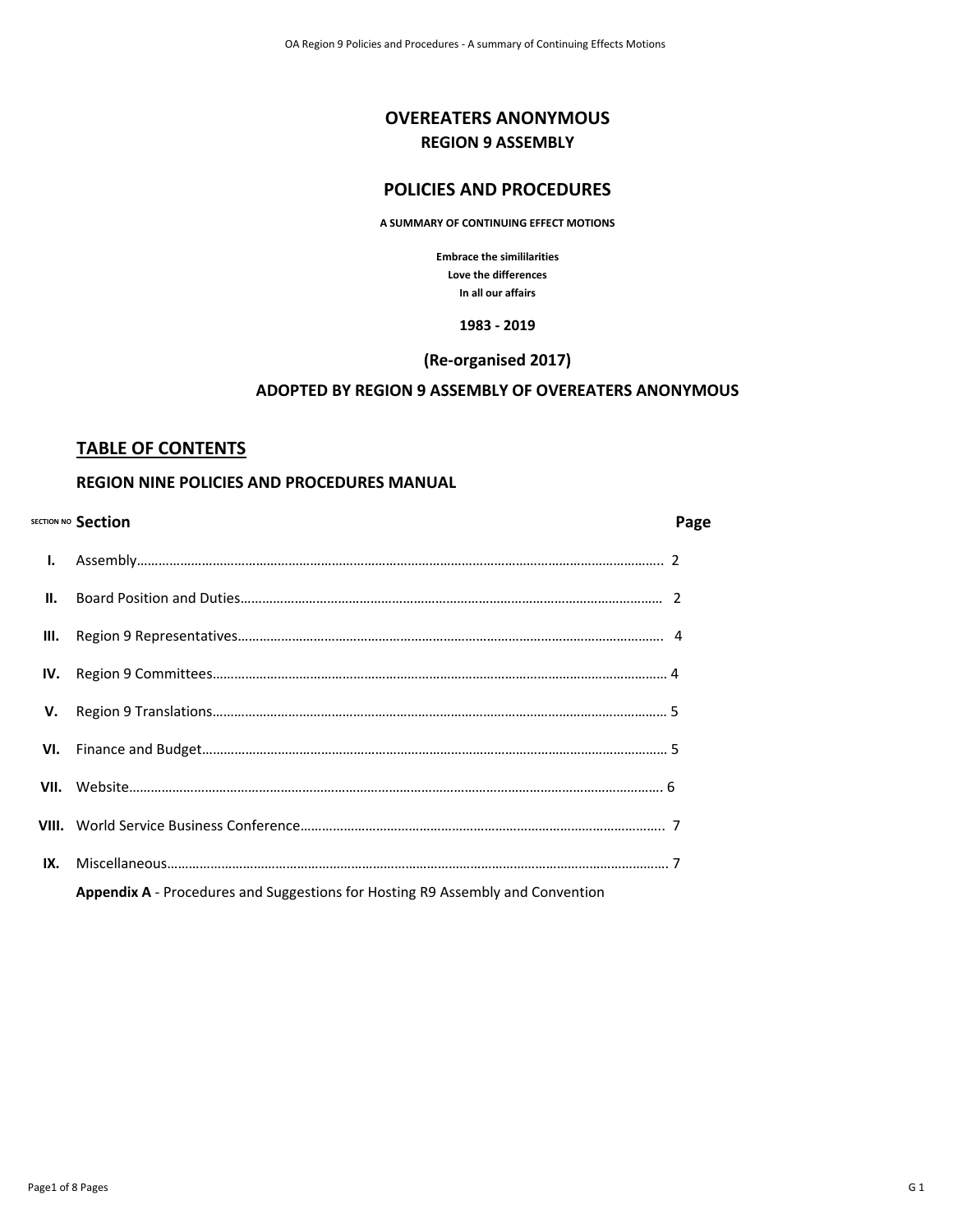| 1            | <b>ASSEMBLY</b>                                                                                                                                                               |
|--------------|-------------------------------------------------------------------------------------------------------------------------------------------------------------------------------|
| $1.1$        | <b>STATEMENT OF PURPOSE</b>                                                                                                                                                   |
|              | The primary purpose of the Region 9 Assembly is the same as that of all OA service - to carry the OA message to the still suffering compulsive overeaters, wherever they live |
|              | and whatever language they speak. In fulfilling our purpose, we should ever strive to achieve worldwide OA unity and common policies among all countries. With love and       |
|              | tolerance as our code, together we can do what we could never do alone. (1983a)                                                                                               |
| $1.2$        | <b>DURATION OF ASSEMBLY</b>                                                                                                                                                   |
|              | The duration of the assembly shall be determined by the Board and the hosting service body. (2017)                                                                            |
| 1.3          | <b>ASSEMBLY REGISTRATION FORMS (2017)</b>                                                                                                                                     |
|              | Registration forms shall be provided for Officers and R9 Representatives. (2017)                                                                                              |
| 1.4          | <b>ORIENTATION SESSION</b>                                                                                                                                                    |
|              | Representatives will be given an overview of the assembly and process. First time representatives may be assigned mentors (more experienced representatives) to               |
|              | assist them. (2017)                                                                                                                                                           |
| 1.5          | <b>LOCATION &amp; ELECTION OF ASSEMBLY</b>                                                                                                                                    |
| (a)          | The annual Region 9 Assembly will be held within Region Nine. (1999b)                                                                                                         |
|              | The hosting service body for the regional Assembly and Convention shall be elected two years prior to running the event. (2009b) If no host comes forward then an Ad          |
| (b)          | Hoc committee consisting of the Region 9 Board and three other selected Region 9 members is to decide the arrangements for the Assembly and/or Convention for the             |
|              | coming year. (2016c)                                                                                                                                                          |
| 1.6          | <b>REGISTRATION FEE FOR ASSEMBLY</b>                                                                                                                                          |
|              | A registration fee of up to €70 Euros (equivalent in other currencies) is payable upon registration. (2017)                                                                   |
| 1.7          | <b>ASSEMBLY DOCUMENTS (2017)</b>                                                                                                                                              |
|              | Representatives are asked to bring their own copies of documents to the assembly. (2017)                                                                                      |
| 1.8          | <b>VITAL LINK</b>                                                                                                                                                             |
|              | The R9 Vital Link document shall be sent to Representatives describing their duties and responsibilities. (2017)                                                              |
| 1.9          | AUTOMATIC REMOVAL OF OUT-DATED POLICIES                                                                                                                                       |
|              | The R9 Board shall remove all out-dated and completed policies from this manual. (2017)                                                                                       |
| 1.10         | LIAISON WITH SERVICE BODIES NOT REPRESENTED AT ASSEMBLY                                                                                                                       |
|              | The R9 Board is responsible for coordinating contact with IGs and NSBs not represented at the Assembly in order to keep them in communication with R9 and encourage           |
|              | participation. (2017)                                                                                                                                                         |
| 1.11         | <b>ORGANISATION OF THE P&amp;P MANUAL</b>                                                                                                                                     |
|              | The P&P shall contain a table of contents and motions by topics/ sections. A list of detailed motions in chronological order will be posted on the R9 website. (2017)         |
|              |                                                                                                                                                                               |
| 1.12         | <b>EMERGENCY NEW BUSINESS</b>                                                                                                                                                 |
| (a)          | In order to qualify as emergency new business any motion must be:                                                                                                             |
| (i)          | Referring to new business only and not addressing the same issues as other motions brought to the current Assembly.                                                           |
| (iii)        | Of an urgent nature so that not considering the motion immediately would be harmful to the welfare of OA as a whole. (2009d).                                                 |
| (iii)        | A 2/3 vote by the representatives is required to accept the motion for consideration and deliberation. (2017)                                                                 |
| (iv)         | Then a 2/3 vote is required to adopt Emergency New Business Motions. (2017)                                                                                                   |
| 1.13         | <b>REGISTER OF SERVICE BODIES AND ATTENDANCE TO BE INCLUDED IN ASSEMBLY MATERIALS</b>                                                                                         |
|              | The Assembly Materials of Region 9 are to include a register of Region 9 countries with details of Intergroups in each country and the current number of groups, also         |
|              | including details of when the Service Body was represented at Region 9 Assembly. (2010b)                                                                                      |
| 1.14         | <b>REGION 9 TRANSLATIONS LISTINGS TO BE REFERENCED IN ASSEMBLY MATERIALS</b>                                                                                                  |
|              | The current "Translated OA Literature" and "Translated OA Recovery Materials" listings showing details of which languages translations have been completed, or are            |
|              | being worked on, is available on oa.org. A link to these documents shall be included in assembly materials. (2017)                                                            |
| 1.15         | <b>R9 CONVENTION</b>                                                                                                                                                          |
|              | The length of the Convention shall be at the discretion of its host Service Body. (2017)                                                                                      |
| 1.16         | PROCEDURES AND SUGGESTIONS FOR HOSTING REGION 9 ASSEMBLY AND CONVENTION                                                                                                       |
|              | The "Overeaters Anonymous Region 9 - Procedures and Suggestions for Hosting R9 Assembly and Convention" to assist those hosting service bodies is found at the end            |
|              | of the P & P Manual. (2017)                                                                                                                                                   |
| $\mathbf{2}$ | <b>BOARD POSITIONS AND DUTIES</b>                                                                                                                                             |
|              | The following Job Descriptions outline duties and responsibilities for the R9 officers. The R9 Board and Committees need be mindful that the authority for their actions      |
| 2.1          | lies within the decisions agreed upon in previous years as contained within the current R9 Bylaws and P&P. Any deviation from these decisions must be brought via a           |
|              | motion and the Assembly of R9 before any action is taken. At all times transparency needs to be uppermost in our minds and actions. (2017)                                    |
| 2.2          | "R9 Best Practices" for officers tasks and duties are kept electronically and updated by the officers. (2017)                                                                 |
| 2.3          | CHAIR: (2107)                                                                                                                                                                 |
| (a)          | The Chair is elected by the Region 9 Assembly for a period of two years and fills a variety of duties: (2017)                                                                 |
| (i)          | Chairs the R9 business assemblies, including preparation of the Agenda.                                                                                                       |
| (ii)         | Chairs the R9 Board.                                                                                                                                                          |
| (iii)        | Communicates with the different R9 officers during the year. (2017)                                                                                                           |
| (iv)         | Attends functions within the Region, where budget allows, or at the expense of the country hosting the OA event (2013b).                                                      |
| (v)          | Represents R9 at the World Service level, including at the WSBC.                                                                                                              |
| (vi)         | Represents R9 in the Region Chairs Committee (RCC). Participates in the RCC, and attends RCC face-to-face meetings when possible. (2017)                                      |
| (vii)        | Works with the R9 Trustee on some of the issues directly concerning the Region.                                                                                               |
| 2.4          | TREASURER:                                                                                                                                                                    |
| (a)          | The Treasurer is elected by the Region 9 Assembly for two year term and fills a variety of duties:                                                                            |
| (i)          | Coordinates any finance and budget matters with committees or other OA members in R9. (2017)                                                                                  |
| (ii)         | Prepares an annual budget for approval of the assembly.                                                                                                                       |
| (iii)        | Maintains records of all Income and expenses incurred by the different activities in the Region.                                                                              |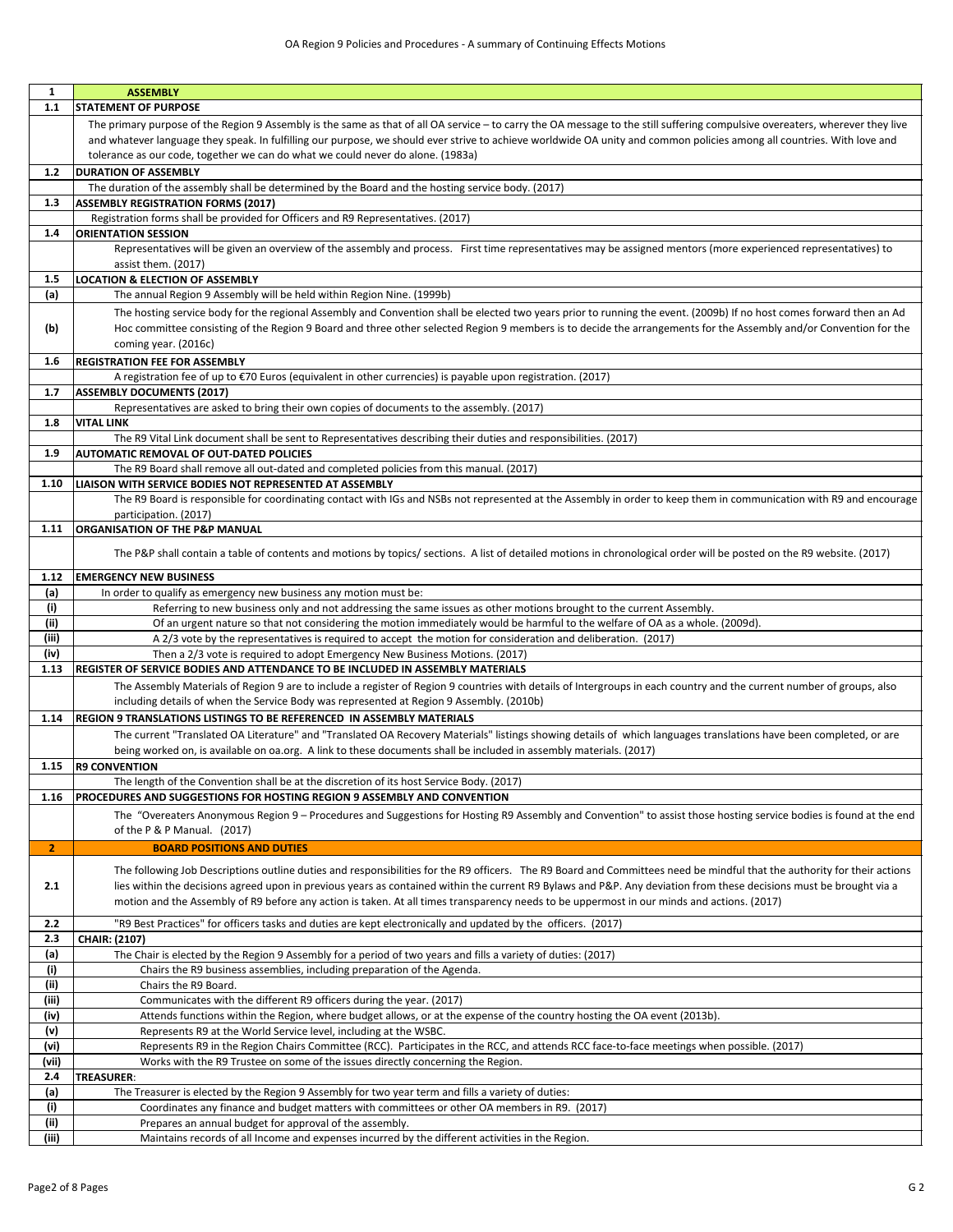| (iv)   | Provides an annual report of all contributions received, as well as income and expenses.                                                                                                                                                                                                                                  |
|--------|---------------------------------------------------------------------------------------------------------------------------------------------------------------------------------------------------------------------------------------------------------------------------------------------------------------------------|
| (v)    | Maintains the R9 bank accounts and records of monies. (2017)                                                                                                                                                                                                                                                              |
| (vi)   | Liaises with the Banker, signatories, and accountant as necessary. (2017)                                                                                                                                                                                                                                                 |
| (vii)  | Provides quarterly financial updates to the R9 Board. (2017)                                                                                                                                                                                                                                                              |
| 2.5    | <b>BANKER:</b>                                                                                                                                                                                                                                                                                                            |
| (a)    | The Region 9 Banker is not a Board position, but is a Region 9 member from Great Britain who is elected by the Region 9 Assembly. The banker serves for a two-<br>year term alternate to the Treasurer's term. (2018)                                                                                                     |
|        | The duties of the Banker may be undertaken by a Treasurer who resides in Great Britain. (2017)                                                                                                                                                                                                                            |
| (i)    |                                                                                                                                                                                                                                                                                                                           |
| (ii)   | The Banker's service is overseen by the Region 9 Treasurer and works in conjunction with the Treasurer.                                                                                                                                                                                                                   |
| (iii)  | The Banker receives all 7th Tradition Contributions, and sends out email receipts with copy to the treasurer. (2017)                                                                                                                                                                                                      |
| (iv)   | Arranges payments to be made after instruction from the Treasurer. (2017)                                                                                                                                                                                                                                                 |
| (v)    | Is a signatory for the Region 9 bank account. (2017)                                                                                                                                                                                                                                                                      |
| (vi)   | Sends lists of all incoming and outgoing financial transactions of the bank accounts to the Region 9 Chair and Treasurer monthly. (2017)                                                                                                                                                                                  |
| (vii)  | Maintains and checks monthly bank statements, and forwards to Treasurer and Chair. (2017)                                                                                                                                                                                                                                 |
| 2.6    | SECRETARY:                                                                                                                                                                                                                                                                                                                |
| (a)    | The main responsibilities of the Secretary are to distribute the R9 Assembly and Convention invitation, the R9 Assembly Binder, and minutes of all Region 9 Assemblies. (2017)                                                                                                                                            |
| (b)    | The Secretary also produces and distributes R9 Board Meeting minutes. (2017)                                                                                                                                                                                                                                              |
| (c)    | ASSEMBLY INVITATION AND BINDER MATERIALS (2017)                                                                                                                                                                                                                                                                           |
| (i)    | The Secretary Is responsible for ensuring that the Assembly invitation and associated necessary documents are sent to all registered service bodies and officers.<br>(2017)                                                                                                                                               |
| (iii)  | The Secretary is responsible for the Assembly Binder and materials (compiled by all officers) to be distributed prior to the assembly. The binder includes reports,<br>motions and other information about the business of the assembly. The binder includes a bid form for hosting future R9 Assembly/Convention. (2017) |
| (d)    | MINUTES OF THE ASSEMBLY:                                                                                                                                                                                                                                                                                                  |
| (i)    | The secretary will produce minutes of each assembly in conjunction with the Minutes Approval Committee (MAC). (2017)                                                                                                                                                                                                      |
| (ii)   | A recording device may be used if required.                                                                                                                                                                                                                                                                               |
| (iii)  | The Secretary is responsible to obtain copies of any information to be included with the minutes. Motions made at the assembly are given to the Secretary in<br>writing which must include the name of the proposer and seconder. (2017)                                                                                  |
| (iv)   | The time scale for producing the minutes is short. The Secretary along with the Minutes Approval Committee send the draft to the R9 Chair. Once the minutes                                                                                                                                                               |
| (v)    | are agreed by all (Secretary, MAC, Chair) the minutes can be distributed. (2017)<br>The Secretary sends the minutes to all those present at the assembly. The minutes are also distributed to all registered service bodies in R9 by email                                                                                |
|        | announcement and are also posted to the website. (2017)                                                                                                                                                                                                                                                                   |
| (e)    | THE REGION 9 MINUTES WILL CONTAIN                                                                                                                                                                                                                                                                                         |
| (i)    | Date/Time and place of Region 9 Assembly,                                                                                                                                                                                                                                                                                 |
| (iii)  | Names of Officers,                                                                                                                                                                                                                                                                                                        |
| (iii)  | Number of representatives present,                                                                                                                                                                                                                                                                                        |
| (iv)   | Record of action taken on the minutes of the previous meeting,                                                                                                                                                                                                                                                            |
| (v)    | The exact wording of each motion as it was voted on, and whether it passed or failed,                                                                                                                                                                                                                                     |
| (vi)   | The proposer and seconder of each motion. (2017)                                                                                                                                                                                                                                                                          |
| (vii)  | If the vote is counted, or balloted, the count should be included, (2017)                                                                                                                                                                                                                                                 |
| (viii) | Any notice given at the meeting,                                                                                                                                                                                                                                                                                          |
| (ix)   | Points of order and appeals,                                                                                                                                                                                                                                                                                              |
| (x)    | Committee reports and any other reports occurring during or about the assembly, (2017)                                                                                                                                                                                                                                    |
| (xi)   | Revised copies of the R9 Bylaws and R9 P&P manuals.                                                                                                                                                                                                                                                                       |
| (f)    | Names and email addresses of all representatives at assembly are provided on the contact list sent after the assembly. Anyone not willing to have their address<br>shared with the other attendants, should advise the secretary at the Assembly. (2017)                                                                  |
| 2.7    | <b>COMMUNICATIONS OFFICER</b>                                                                                                                                                                                                                                                                                             |
| (a)    | In addition to assisting the other officers as needed, the Communications Officer is responsible for R9 announcements sent to the R9 mailing list. The Communications<br>Officer also maintains and updates R9 listings. The Communications Officer also sends reminders of important dates to the Board. (2017)          |
|        | <b>R9 ANNOUNCEMENTS</b>                                                                                                                                                                                                                                                                                                   |
| (b)    |                                                                                                                                                                                                                                                                                                                           |
|        | The Communications Officer distributes announcements to the R9 fellowship, regarding OA in R9 and other applicable OA news or information (such as from WSO),<br>along with information from the Officers, Trustee, R9 Service Bodies, and other information determined of import to R9 members. (2017)                   |
| (c)    | <b>UPDATE OF LISTS</b>                                                                                                                                                                                                                                                                                                    |
| (i)    | The Communications Officer maintains the up to date list (Countries and Contacts) of all R9 contacts and group representatives. (2017)                                                                                                                                                                                    |
| (ii)   | The Communications Officer reconciles the WSO quarterly listings of all R9 Intergroups and National/Language Service Boards with R9 listings for R9 Board use. (2017)                                                                                                                                                     |
| (iii)  | The Communications Officer provides data for the binder showing (per WSO listing) 1. Count of R9 service bodies. 2. Meeting count per country in R9. 3. Also where<br>possible languages and currencies of R9 countries. (2017)                                                                                           |
| (d)    | OUTREACH TO R9 COUNTRIES / SERVICE BODIES                                                                                                                                                                                                                                                                                 |
|        |                                                                                                                                                                                                                                                                                                                           |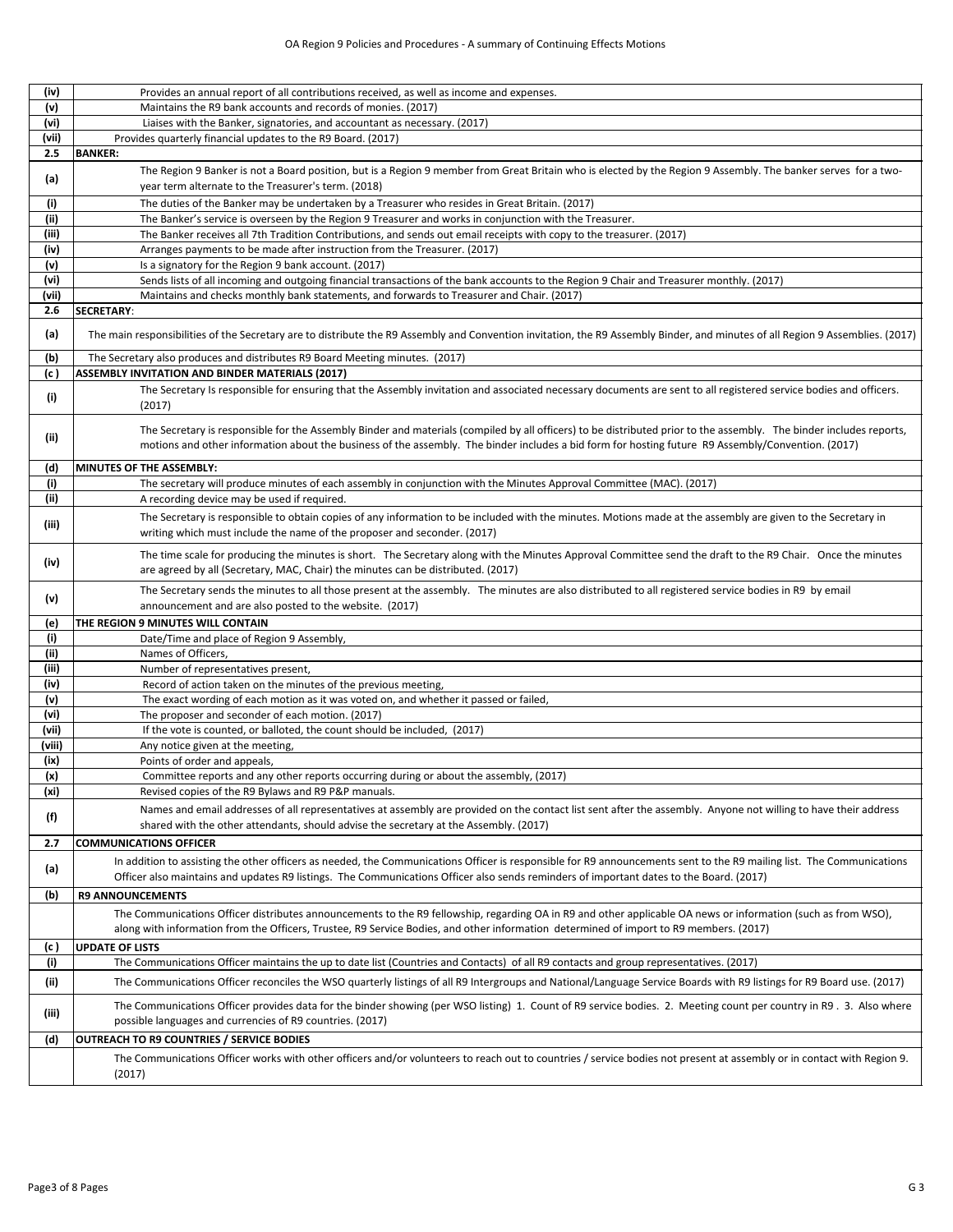| 2.8         | <b>ALL OFFICERS:</b>                                                                                                                                                                                                                                                                   |
|-------------|----------------------------------------------------------------------------------------------------------------------------------------------------------------------------------------------------------------------------------------------------------------------------------------|
| (a)         | Serve on the R9 Board,                                                                                                                                                                                                                                                                 |
| (b)         | Attend Region 9 board meetings, virtual or in person, (2017)                                                                                                                                                                                                                           |
| (c )<br>(d) | Maintain communication with other officers. (2017)                                                                                                                                                                                                                                     |
|             | <b>WORKSHOPS</b><br>Facilitate Service, Traditions and Concepts (STC) workshops when and where possible within Region 9. (2017)                                                                                                                                                        |
| (e)         | <b>UPDATING OF R9 DOCUMENTS</b>                                                                                                                                                                                                                                                        |
|             | The officers will periodically check and coordinate updating of various R9 documents including but not limited to Vital Link and the Bid to Host Assembly Convention.                                                                                                                  |
|             | (2017)                                                                                                                                                                                                                                                                                 |
| 2.9         | PARLIAMENTARIAN:                                                                                                                                                                                                                                                                       |
|             | The Parliamentarian is appointed by the R9 Chair to assist the Chair at the R9 Assembly in the smooth running of the business. The Parliamentarian has no opinion on                                                                                                                   |
|             | any of the issues under debate but will help to guide the Chair and representatives present of Robert's Rules of Order, the R9 Bylaws, Ground Rules and Traditions.                                                                                                                    |
|             | (2017)                                                                                                                                                                                                                                                                                 |
| 3           | <b>REGION 9 REPRESENTATIVES:</b>                                                                                                                                                                                                                                                       |
| 3.1         | SERVICE BODIES / UNAFFILIATED GROUPS: (2017)                                                                                                                                                                                                                                           |
| (a)         | Service Bodies are encouraged to choose their representatives for a 3 to 4 year period, so that the representative is able to learn the Assembly procedures and stand for regional<br>elections. (2017)                                                                                |
| (b)         | According to the Region 9 Bylaws Article IV, Section 2f and Section 2(II)c, a representative of an unaffiliated group may be granted a voice and even a vote if and only if this is<br>approved by the majority of the Assembly.                                                       |
| (c)         | The group might decide to send its representative to the Region 9 Convention as well.                                                                                                                                                                                                  |
| 3.2         | <b>DUTIES OF REGION 9 REPRESENTATIVES:</b>                                                                                                                                                                                                                                             |
|             | After the Assembly/Convention details have been decided upon by the hosting group and sent out to service bodies by the Region 9 Secretary, it is the responsibility of the                                                                                                            |
| (a)         | representative to:                                                                                                                                                                                                                                                                     |
|             | Register for the Assembly with the Region 9 Secretary (using the form provided by the Region), taking care to do so before the registration deadline stated on                                                                                                                         |
| (i)         | the form. If the representative wishes to participate in the Convention, they should register for that event following the instructions provided by the hosting                                                                                                                        |
|             | service body.                                                                                                                                                                                                                                                                          |
| (ii)        | In addition to that, the representative can ask the region for financial assistance, in case the cost of participating in the Assembly prove to be too high for their                                                                                                                  |
|             | service body to cover.                                                                                                                                                                                                                                                                 |
| (iii)       | The request has to be made at least 3 months prior to the Assembly. Note that the funds allocated for representative assistance are limited and there is no<br>guarantee that the support will be granted to all those applying. (2017)                                                |
|             |                                                                                                                                                                                                                                                                                        |
| (iv)        | Book Hotel Accommodation - the representative may choose to stay at the place where the Assembly and Convention are held (details will be provided by the<br>Region), which usually proves the most convenient option, but if they wish, they may also find a different place to stay. |
| (v)         | Organise and book the travel arrangements.                                                                                                                                                                                                                                             |
| (b)         | Receive the Assembly Materials Binder before the Assembly.                                                                                                                                                                                                                             |
|             | Materials relating to the business that is to be carried out during the Assembly will be sent out before the Assembly takes place. The representative is responsible                                                                                                                   |
|             | to read those materials (they will include information on the motions that are to be voted upon) and, if possible, to discuss them with the service body they                                                                                                                          |
|             | represent. The service body has the right to instruct its representative according to the way they should vote. However, as new information and amendments to                                                                                                                          |
|             | the motions may appear during the Assembly, most service bodies allow their trusted representatives to make the final decision as to the voting during the                                                                                                                             |
|             | Assembly itself.                                                                                                                                                                                                                                                                       |
| (c)         | Committee Participation                                                                                                                                                                                                                                                                |
|             | The representatives are asked to consider participating in one of the Region 9 committees. Committee meetings take place during the Assembly, but often require                                                                                                                        |
|             | members to work for the committee throughout the year. (2017)<br><b>Assembly Participation</b>                                                                                                                                                                                         |
| (d)         | The representative is to attend all of the business sessions of the Assembly in order to vote and participate in the debates.                                                                                                                                                          |
| (e)         | <b>Standing for Elections</b>                                                                                                                                                                                                                                                          |
|             | During every Assembly, elections for positions of Committee Chairs and members of Region 9 Board are held (see Region 9 Bylaws, Article VII, Section 3 and Article                                                                                                                     |
|             | IX, Section 3). A representative that feels willing to serve at region level is welcome to put themselves forward as a candidate. They may want to discuss such a                                                                                                                      |
|             | decision with the Region Chair and their sponsor.                                                                                                                                                                                                                                      |
| (f)         | Reporting back to the Service Body.                                                                                                                                                                                                                                                    |
|             | The representative reports the matters discussed by the Assembly back to their service body including the Assembly workshops, and ideas and goals for the future.                                                                                                                      |
|             | The form of this report is up to the representative and their service body. Many representatives prepare written reports and present them during workshops.                                                                                                                            |
| (g)         | Hand your service to the next representative.                                                                                                                                                                                                                                          |
|             | Encourage your group to choose its next representative a year before your term is due to end. During that year, allow the person chosen to have a closer look at                                                                                                                       |
|             | your work and assist them when their term begins. (2010d)                                                                                                                                                                                                                              |
| 4           | <b>REGION 9 COMMITTEES</b>                                                                                                                                                                                                                                                             |
| 4.1         | Region 9 Representatives and other R9 Members carry the message of recovery in Region 9. Each odd year the assembly will determine which committees and which service                                                                                                                  |
|             | coordinator positions will be used for the following two years to accomplish the goals and recurring tasks. (2017)                                                                                                                                                                     |
| 4.2         | Allowing a flexible structure with "committees"[as well as "service coordinators" and other service positions] lets R9 better complete tasks to achieve mutually agreed goals.                                                                                                         |
| 4.3         | (2017)<br>Representatives and non-representatives may serve on committees. (2017)                                                                                                                                                                                                      |
| 4.4         | Terms of service: (2017)                                                                                                                                                                                                                                                               |
| (a)         | Committee Chairs are elected at assembly for two year terms. (2017)                                                                                                                                                                                                                    |
| (b)         | "Service coordinators" are appointed by the board for two year terms. (2017)                                                                                                                                                                                                           |
| (c)         | Committee Chairs and "Service coordinators" are eligible to serve a second two year term. (2017)                                                                                                                                                                                       |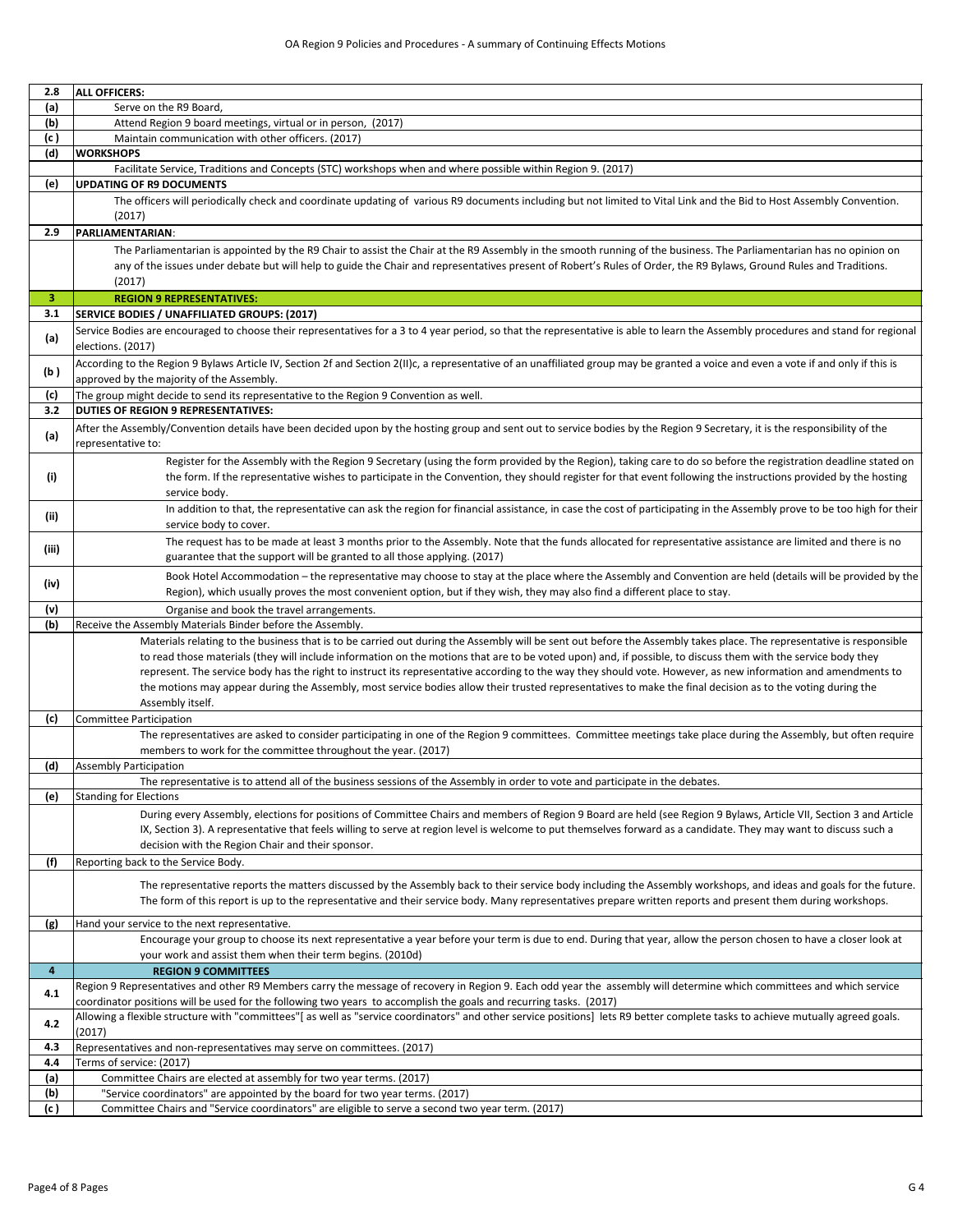| 4.5            | <b>COMMITTEES RELEVANT FOR REGION 9 (2019)</b>                                                                                                                                                                                                                                                                                                                                                                                                                                                                               |
|----------------|------------------------------------------------------------------------------------------------------------------------------------------------------------------------------------------------------------------------------------------------------------------------------------------------------------------------------------------------------------------------------------------------------------------------------------------------------------------------------------------------------------------------------|
|                | The following are suggestions for committees for Region 9: (2019)                                                                                                                                                                                                                                                                                                                                                                                                                                                            |
| (a)            | TRANSLATIONS COMMITTEE (2019)                                                                                                                                                                                                                                                                                                                                                                                                                                                                                                |
| (b)            | TWELFTH STEP WITHIN COMMITTEE (2019)                                                                                                                                                                                                                                                                                                                                                                                                                                                                                         |
| (c)            | LOVE THE DIFFERENCES COMMITTEE (2019)                                                                                                                                                                                                                                                                                                                                                                                                                                                                                        |
| 4.6            | <b>SERVICE COORDINATORS AND OTHER SERVICE POSITIONS RELEVANT FOR REGION 9</b>                                                                                                                                                                                                                                                                                                                                                                                                                                                |
| (a)            | The following are suggestions for service coordinators and other service positions for Region 9: (2017)                                                                                                                                                                                                                                                                                                                                                                                                                      |
| (i)            | Website Coordinator (2017)                                                                                                                                                                                                                                                                                                                                                                                                                                                                                                   |
| (ii)           | Language Lists Coordinator (2017)                                                                                                                                                                                                                                                                                                                                                                                                                                                                                            |
| (iii)          | Newsletter Coordinator (2017)                                                                                                                                                                                                                                                                                                                                                                                                                                                                                                |
| (iv)           | Sponsor List Coordinator (2017)                                                                                                                                                                                                                                                                                                                                                                                                                                                                                              |
| (v)            | Countries Outreach Coordinator (2017)                                                                                                                                                                                                                                                                                                                                                                                                                                                                                        |
| (vi)           | Bylaws P&P Coordinator (2017)                                                                                                                                                                                                                                                                                                                                                                                                                                                                                                |
| (vii)          |                                                                                                                                                                                                                                                                                                                                                                                                                                                                                                                              |
| (viii)         | Twelve Step Within Coordinator (2017)<br><b>Fundraising Assistants (2017)</b>                                                                                                                                                                                                                                                                                                                                                                                                                                                |
| (ix)           |                                                                                                                                                                                                                                                                                                                                                                                                                                                                                                                              |
|                | Celebration Days Reminder (2017)                                                                                                                                                                                                                                                                                                                                                                                                                                                                                             |
| (x)            | Spanish Language Service Board liaison (2017)                                                                                                                                                                                                                                                                                                                                                                                                                                                                                |
| (b)            | The Service Coordinators and other service positions work under the R9 Board and/or Committees. The "R9 Best Practices" document contains suggested responsibiities,                                                                                                                                                                                                                                                                                                                                                         |
|                | duties, and processes for these service positions. (2017)                                                                                                                                                                                                                                                                                                                                                                                                                                                                    |
| 5 <sub>1</sub> | <b>REGION 9 TRANSLATIONS</b>                                                                                                                                                                                                                                                                                                                                                                                                                                                                                                 |
| 5.1            | <b>ASSEMBLY ASSISTANCE WITH TRANSLATIONS</b>                                                                                                                                                                                                                                                                                                                                                                                                                                                                                 |
| (a)            | During and after the Assembly, the Translations Committee and the Trustee will assist Service Boards within Region 9 with the processes necessary for the translation of OA<br>Literature. (2017)                                                                                                                                                                                                                                                                                                                            |
| (b)            | Each year at the Assembly time will be set aside in the agenda for a workshop or for otherwise addressing issues arising from the translation of literature such as answering<br>questions, understanding and filling in the different licensing agreement forms and understanding copyright issues. (2017)                                                                                                                                                                                                                  |
| (c)            | Each Service Board that speaks a language other than English is encouraged to set a goal to translate as much OA literature as possible, bearing in mind the need to avoid<br>duplication of efforts and to work with other Service Boards that speak the same language. (2017)                                                                                                                                                                                                                                              |
| 5.2            | <b>TRANSLATIONS GUIDELINES</b>                                                                                                                                                                                                                                                                                                                                                                                                                                                                                               |
|                | Region 9 uses the most recently updated "OA Guidelines -Translation Guidelines for OA Literature" which applies to the worldwide fellowship of OA and is available from the                                                                                                                                                                                                                                                                                                                                                  |
|                | oa.org website. (2017)                                                                                                                                                                                                                                                                                                                                                                                                                                                                                                       |
| 6              | <b>FINANCE AND BUDGET</b>                                                                                                                                                                                                                                                                                                                                                                                                                                                                                                    |
| 6.1            | Considerations for financial matters and budgeting:<br>(2017)                                                                                                                                                                                                                                                                                                                                                                                                                                                                |
| (a)            | R9 is mindful of being fully self-supporting. (2017)                                                                                                                                                                                                                                                                                                                                                                                                                                                                         |
| (b)            | The assembly shall be reliably informed so as to make the best financial decisions. (2017)                                                                                                                                                                                                                                                                                                                                                                                                                                   |
| (c)            | We consider using funds efficiently to carry the message within the region. (2017)                                                                                                                                                                                                                                                                                                                                                                                                                                           |
| (d)            | We also consider OA as a whole and thus contribute to our WSO. (2017)                                                                                                                                                                                                                                                                                                                                                                                                                                                        |
| (e)            | The R9 Board needs to be aware of the various financial policies so that where it affects their role, they can act accordingly. (2017)                                                                                                                                                                                                                                                                                                                                                                                       |
| 6.2            | REGION 9 BOARD MEMBERS FUNDING TO ASSEMBLY AND CONVENTION (2017)                                                                                                                                                                                                                                                                                                                                                                                                                                                             |
|                | Region 9 board members are reimbursed for travel expenses, accommodation and food when attending the R9 Assembly and Convention. Board members are                                                                                                                                                                                                                                                                                                                                                                           |
| (a)            | encouraged to choose the most cost effective travel arrangements/accommodation/meals. (2017)                                                                                                                                                                                                                                                                                                                                                                                                                                 |
| (b)            | The R9 assembly starts on a Wednesday afternoon and board members will be reimbursed for accommodation starting Wednesday night. However, when a board<br>member has a long trip and maybe even a change of time zones, the board may decide, prior to the Assembly, to reimburse that member for an additional night<br>(Tuesday night) in order to settle in properly. Food is usually included in the accommodation fee, however, if this is not the case, the board members will be reimbursed<br>for three meals a day. |
| (c)            | Reimbursement for OA Reps, Visitors, or Members "standing in" for an absent officer: (2017)                                                                                                                                                                                                                                                                                                                                                                                                                                  |
| (i)            | In the event that a board member is unable to perform their duties at the assembly, the R9 board may ask (prior or during assembly) an OA member (Rep, Visitor, or<br>member) to step in. (2017)                                                                                                                                                                                                                                                                                                                             |
| (ii)           | The OA member in question needs to meet the abstinence requirements and the service requirements according to the R9 Bylaws and will be reimbursed for travel<br>expenses, and accommodation and food for the duration of the assembly, unless the "stand in" already receives funding from their service body. (2017)                                                                                                                                                                                                       |
| (d)            | If a Parliamentarian is used for assembly, the budget the prior year will reflect what costs can be reimbursed depending upon funding available. Food and lodging for<br>assembly days is reimbursed. Travel costs are an exception and must be pre-approved and pre-budgeted. (2017)                                                                                                                                                                                                                                        |
| 6.3            | R9 CHAIR AND DELEGATES FUNDING TO WSBC                                                                                                                                                                                                                                                                                                                                                                                                                                                                                       |
| (a)            | The R9 Chair, or another officer if the Chair is unable, will be funded to attend WSBC to represent R9 each year. (2017)                                                                                                                                                                                                                                                                                                                                                                                                     |
| (b)            | The officer as delegate will be prudent with the use of Region 9 funds. (2017)                                                                                                                                                                                                                                                                                                                                                                                                                                               |
| (c )           | When WSBC starts on a Monday, the Chair and Delegates will be reimbursed for a total of seven nights, starting on Sunday, in order to settle in properly and adapt to the<br>different time zone. Meals are reimbursed unless included in the room fee. (2017)                                                                                                                                                                                                                                                               |
| 6.4            | TREASURER'S DUTIES - ASSEMBLY REIMBURSEMENT                                                                                                                                                                                                                                                                                                                                                                                                                                                                                  |
| (a)            | About six months prior to every assembly, the treasurer informs the R9 board members and parliamentarian about the current financial situation; reminding them<br>also about reimbursement procedures. (2017)                                                                                                                                                                                                                                                                                                                |
| (b)            | The Treasurer is also responsible to inform representatives of the R9 Assembly & Convention who receive financial assistance about the policies and procedures of<br>funding. (2017)                                                                                                                                                                                                                                                                                                                                         |
| (c )           | If there is a 'stand in' for an absent officer, the Treasurer will also inform this OA member regarding possible reimbursement. (2017)                                                                                                                                                                                                                                                                                                                                                                                       |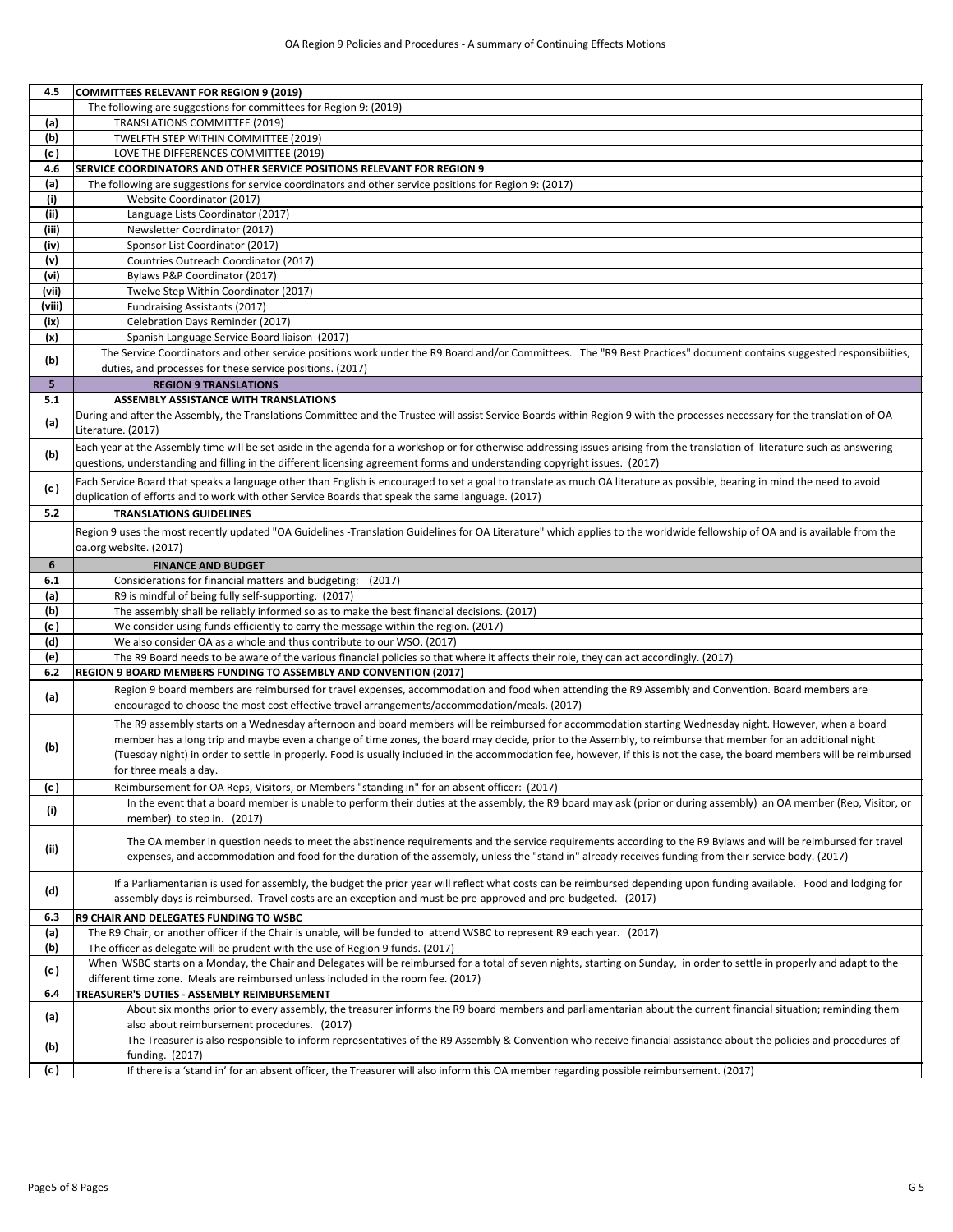| 6.5        | FINANCIAL ASSISTANCE FOR REPRESENTATIVES TO REGION 9 ASSEMBLY                                                                                                                                                                                           |
|------------|---------------------------------------------------------------------------------------------------------------------------------------------------------------------------------------------------------------------------------------------------------|
| (a)        | Financial assistance can be granted to representatives (for assembly and convention) of Region 9 service bodies, or representatives of areas with no service body, and<br>R9 Committee Chairs travelling to Region 9 Assemblies. (2017)                 |
| (b)        | Application forms will be distributed with Assembly Invitation, and will be posted and remain on R9 Website. (2017)                                                                                                                                     |
| (c)        | Completed application forms will be submitted to the R9 Treasurer at least 3 months prior to the date of the Assembly. (2012g)                                                                                                                          |
| (d)        | Service bodies requesting such funds are required to attach to the application form - the latest financial summary of the service body plus give details of any funding for<br>attendance at Region 9 Assembly from elsewhere. (2017)                   |
| (e)        | The Region 9 Board are authorized to consider applications having regard to the funds agreed in the prior budget by the Assembly. (2017)                                                                                                                |
| (f)        | Priority for financial assistance for Regional representatives travelling to the R9 Assembly will be given to those IGs and NSBs that: (2017)                                                                                                           |
| (i)        | Cannot afford to fund a representative on their own,                                                                                                                                                                                                    |
| (ii)       | To those with the greatest distance to travel,                                                                                                                                                                                                          |
| (iii)      | And to those attending their first Assembly. (1996h) (2011c).                                                                                                                                                                                           |
| (g)<br>(h) | Payment of this assistance will be arranged by the Treasurer after approval. (2017)<br>Note that the funds allocated for representative assistance are limited and there is no guarantee that the support will be granted to all those applying. (2017) |
| 6.6        | FINANCIAL ASSISTANCE FROM TRANSLATION/PROJECTS FUND                                                                                                                                                                                                     |
|            | R9 Translation/Projects funding will be established each year in the budget. Funding will be awarded for translations, and for general purposes such PI, PO or other OA related                                                                         |
| (a)        | projects. (2017)                                                                                                                                                                                                                                        |
| (b)        | Application forms will be available on the R9 website. The Treasurer will send email reminders by 1st December and 1st May. (2017)                                                                                                                      |
| (c )       | These applications must be sent to the Treasurer by 1st February and 1st July of the following year. (2017)                                                                                                                                             |
| (d)<br>(e) | The board is authorised to make a decision on the allocation of the Translation/Projects budget by 1st March and 1st August. (2017)<br><b>Translation Applications</b>                                                                                  |
|            | Consideration of Translations Applications will be given by order of priority (as follows) to those Service Boards applying: (2017)                                                                                                                     |
| (i)        | that currently do not have anything translated in their language,                                                                                                                                                                                       |
| (ii)       | that are interested in translating The Twelve Steps and Twelve Traditions of Overeaters Anonymous. (amended 2011e)                                                                                                                                      |
| (f)        | It is required that the Service Body requesting such funds:                                                                                                                                                                                             |
| (i)        | Include in the application, a list of material that has already been translated in that language,                                                                                                                                                       |
|            | List the amount of money received in the past from the WSO and for translation of which OA literature; and if requesting at the present any financial                                                                                                   |
| (ii)       | assistance from WSO,                                                                                                                                                                                                                                    |
| (iii)      | Make a substantive contribution to the cost and give details in the application.                                                                                                                                                                        |
| (g)        | Note: Literature approved by the R9 Assembly (meeting the "Guidelines for Locally Produced Literature") may be considered for Translation funding. (2017)                                                                                               |
| (h)        | <b>Project Applications</b>                                                                                                                                                                                                                             |
|            | It is required that the service body requesting funds for project applications:                                                                                                                                                                         |
| (i)        | Include in that application, a list of projects undertaken in that country previously,                                                                                                                                                                  |
| (ii)       | List the amount of money received in the past from WSO and for which projects; and if requesting at the present any financial assistance from WSO,                                                                                                      |
| (iii)      | Make a substantive contribution to the cost and give details in the application (2014d).                                                                                                                                                                |
| (i)        | The officers will consider the applications, decide on the allocation of the budget, notify all applying service bodies of the outcome of their applications, and make the relevant<br>payments by April 1st and September 1st. (2017)                  |
| 6.7        | ORGANISATION OF RECORDS, BANKING AND HOW THINGS WORK FINANCIALLY IN REGION 9 (2015i)                                                                                                                                                                    |
| (a)        | FINANCIAL YEAR, ACCOUNTS & REVIEW THEREOF (2017)                                                                                                                                                                                                        |
| (i)        | The Financial year for Region 9 shall be 1st June to 31st May. The review of these accounts shall be completed by 31st August of the same year. (2017)                                                                                                  |
| (ii)       | The person reviewing the accounts shall be approved by the Region 9 Board. (2017)                                                                                                                                                                       |
| (iii)      | The Region 9 Treasurer shall make available to the person reviewing the accounts all records, or copies of all records relating to the Region 9 Accounts.                                                                                               |
| (iv)       |                                                                                                                                                                                                                                                         |
| (v)        | The person reviewing the accounts shall satisfy themselves of the accuracy of the Region 9 financial records. (2017)                                                                                                                                    |
| (b)        | The person reviewing the accounts shall submit a written report to the Region 9 Board.                                                                                                                                                                  |
|            | <b>ORGANISATION OF BANKING</b>                                                                                                                                                                                                                          |
|            | Region 9 shall have a bank account in both Pounds Sterling and Euro.                                                                                                                                                                                    |
|            | Region 9 shall have a PayPal account to facilitate contributions and payments where possible. (2017)                                                                                                                                                    |
| (c)        | <b>ON-LINE BANKING</b>                                                                                                                                                                                                                                  |
| (i)        | Banker/Treasurer is authorised to conduct electronic banking transactions, subject to the prior written approval of one other board member for each                                                                                                     |
|            | transaction. (2017)                                                                                                                                                                                                                                     |
| (ii)       | If possible under the bank's rules, Region 9 board members who reside outside of Great Britain may be given access to online banking. (2017)                                                                                                            |
| (d)        | <b>SIGNATORIES ON BANK ACCOUNT</b>                                                                                                                                                                                                                      |
| (i)        | As the R9 bank account is held in Great Britain, there need to be 3 signatories of OA members residing in Great Britain who are able to sign cheques, and                                                                                               |
| (ii)       | manage the bank mandate as instructed by the Treasurer/R9 Board. (2017)<br>Any two of those signatories can sign a cheque. The decision over what cheques are to be signed resides with the Treasurer. (2017)                                           |
|            | The R9 Board chooses the signatories carefully for longevity and service in OA, 12 month's minimum abstinence, no bankruptcy history, and a willingness to                                                                                              |
| (iii)      | be promptly available when required. (2017)                                                                                                                                                                                                             |
|            | Payments (electronic or cheque) over £500 require approval of two board members. The approval will indicate that the payment is in compliance with the R9                                                                                               |
| (iv)       | Budget. These written approvals shall be filed with other relevant payment documents. If the Treasurer is also the Banker approval will be required by another                                                                                          |
|            | Board member for all payments. (2017)                                                                                                                                                                                                                   |
| (e)        | <b>R9 FINANCIAL RECORDS</b>                                                                                                                                                                                                                             |
|            | The region keeps adequate records to enable it to account for its income and expenditure accurately and report to the region, including: (2017)                                                                                                         |
| (i)        | Details of income received, and expenditures with relevant authorisations for same. (2017)                                                                                                                                                              |
| (ii)       | List of contributions to R9 by groups/service bodies. (2017)                                                                                                                                                                                            |
| (iii)      | Physical or digital files of Income and Expenditure vouchers / invoices / receipts. (2017)                                                                                                                                                              |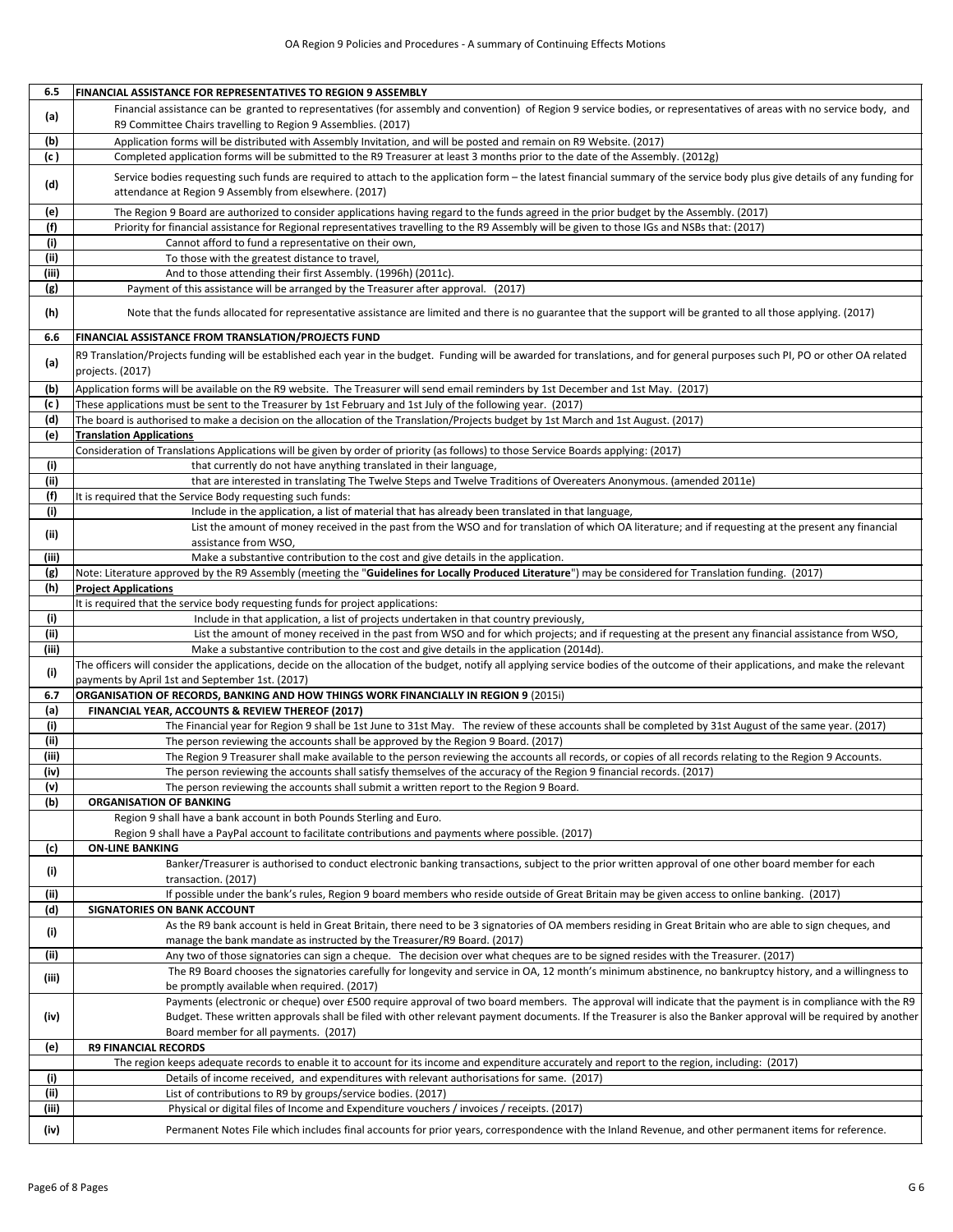| (f)            | <b>REIMBURSEMENT OF EXPENSES</b>                                                                                                                                          |
|----------------|---------------------------------------------------------------------------------------------------------------------------------------------------------------------------|
|                | Any member claiming payment from R9 needs to complete an expense claim form, giving details of the costs and attach any receipts or vouchers and submit                   |
| (i)            | this to the Treasurer for payment. (2017)                                                                                                                                 |
| (ii)           | Expense forms can be obtained on the R9 website or from the Treasurer. (2017)                                                                                             |
| (iii)          | All claim forms are to be clear; where possible separate claims are to be prepared for separate costs. (2017)                                                             |
| (iv)           | Budget codes are required on claim forms. (2017)                                                                                                                          |
| (v)            | The claimant submits their full claim via email to treasurer@oaregion9.org. (2017)                                                                                        |
| (vi)           | The Treasurer will consider all claims for validity and whether they are within the budget as set by the assembly before payment.                                         |
| (vii)          | Budget amounts for each line item are set at the R9 Assembly and are not transferrable.                                                                                   |
| (viii)         | A cheque / bank transfer will be prepared and payment made to the claimant once a claim for reimbursement is approved. (2017)                                             |
|                | Cash monies received by the region are banked in full. But at assembly, the Treasurer may use cash received for transactions pre-arranged or within the                   |
| (ix)           | budget. (2017)                                                                                                                                                            |
| (g)            | <b>FUND RAISING PRODUCT(S) (2015k)</b>                                                                                                                                    |
| (i)            | R9 may have fund raising product(s) for sale. (2017)                                                                                                                      |
| (ii)           | The Treasurer, along with R9 volunteers, shall investigate and purchase OA Region 9 merchandise for sale at WSBC and other OA events, to raise funds for                  |
|                | Region 9. (2017)                                                                                                                                                          |
| (iii)          | The Treasurer, or designee, is responsible for initiating, investigating, purchasing, distributing, and tracking inventory on R9 fund raising. (2017)                     |
| (iv)           | The R9 Board monitors the fundraising products process. More details are found in the "R9 Best Methods" document. (2017)                                                  |
| 6.8            | <b>SUGGESTIONS FOR CONTRIBUTIONS TO R9 AND WSO</b>                                                                                                                        |
| (a)            | <b>SUGGESTED CONTRIBUTION TO REGION 9</b>                                                                                                                                 |
| (i)            | R9 asks that groups/service bodies support R9 financially by contributions after setting aside their own expenses and prudent reserve. (2017)                             |
| (ii)           | The Treasurer sends out an annual reminder to the R9 fellowship by September 1st each year, requesting groups and service boards to forward contributions to R9.          |
|                | (2017)                                                                                                                                                                    |
| (iii)          | Region 9 will send an email receipt acknowledging contributions received. (2017)                                                                                          |
| (b)            | <b>SUGGESTED CONTRIBUTION TO WSO</b>                                                                                                                                      |
| (i)            | It is suggested that a contribution per group/service body to WSO equals or exceeds contributions to Region 9. (2017)                                                     |
| (ii)           | When sending a contribution to WSO via Region 9, a groups/service body is requested to specify the amount given that is to be sent to WSO. (2017)                         |
|                | The Treasurer, on behalf of Region 9, will forward contributions to WSO sent to Region 9 by all groups/service bodies that specify the contribution specifically for WSO. |
| (iii)          | (2017)                                                                                                                                                                    |
| 6.9            | <b>COMMITTEE EXPENSES (2017)</b>                                                                                                                                          |
|                | Committee Chairs may request from the Treasurer up to EURO 110 for miscellaneous committee expenses during the year. Committee expenses beyond this must be requested     |
|                | via the Budget at assembly. (2017)                                                                                                                                        |
| $\overline{7}$ | <b>WEBSITE</b>                                                                                                                                                            |
| 7.1            | <b>REGION 9 WEBSITE DOMAIN NAME AND HOSTING</b>                                                                                                                           |
|                | Region 9 domain name is OAregion9.org. Region 9 shall pay for hosting a website and the associated costs. (2016a)                                                         |
| 7.2            | <b>PUBLICATIONS POLICY</b>                                                                                                                                                |
|                | Every registered Service Body within Region 9, as well as the WSO or other Regions, can submit material to place on the Region 9 website. (2008l)                         |
| 7.3            | <b>MAINTAINING ANONYMITY</b>                                                                                                                                              |
|                | The Website Coordinator will ensure that anonymity is maintained when publishing material from Service Bodies within Region 9, WSO or other Regions. (2017)               |